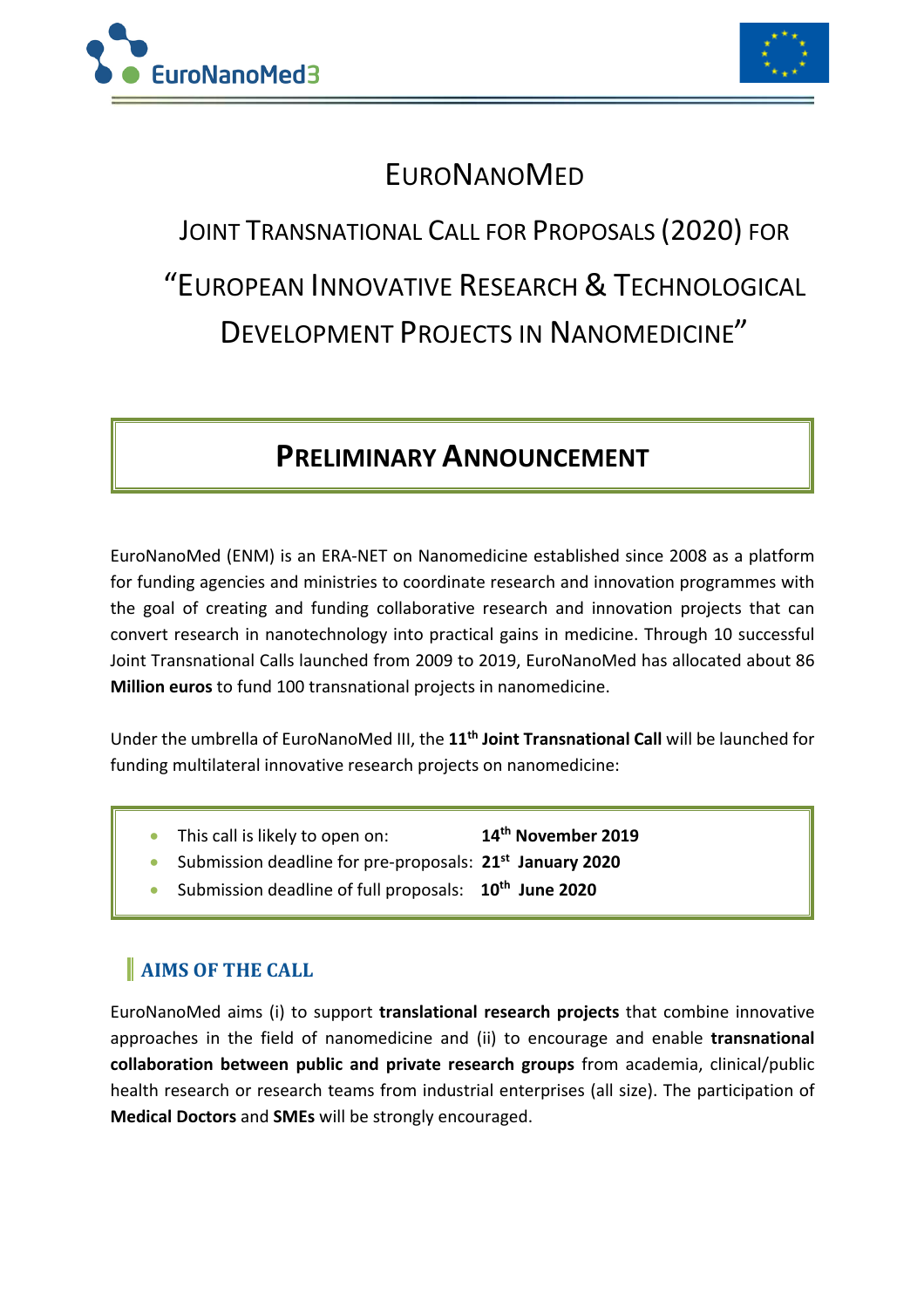



#### **TOPICS OF THE CALL**

Project proposals will address multidisciplinary and translational research. Project proposals will need to cover at least one of the following areas that are equal in relevance for this call:

- a) **Regenerative medicine**
- b) **Diagnostics**
- c) **Targeted delivery systems**

At the end, projects should fall within, but are not limited to, Technology Readiness Levels  $(TRL)^1$  3-6, although for being realistic and coherent with the characteristics of the call, projects should propose advancements for a maximum of two TRL levels during their lifetime.

#### **GENERAL CONDITIONS FOR APPLICATION**

A consortium applying to this call will be required to include research group(s) from **at least 2 of the 3 following categories**, if eligible according to relevant national/regional funding organisations' regulations for research funding<sup>2</sup>:

- **Academia** (research teams working in universities, other higher education institutions or research institutes);
- **Clinical/public health sector** (research teams working in hospitals/public health and/or other health care settings and health organisations). Participation of Medical Doctors is encouraged;
- **Enterprise** (all sizes of private companies). Participation of small and medium-size enterprises (SMEs) will be encouraged.

<sup>2</sup>Whilst applications will be submitted jointly by groups from several countries, individual groups will be funded by the individual EuroNanoMed funding organisation respective of the country/region from which applicants have applied. The applications are therefore subject to eligibility criteria of individual funding organisations. Applicants are strongly advised to contact their national representatives as soon as possible in order to confirm their eligibility.

Only transnational projects will be funded. Each consortium submitting a proposal will need to involve a **minimum of 3 eligible and a maximum of 5 eligible partners from at least 3** 

 $<sup>1</sup>$  Horizon 2020 scale for TRL:</sup>

https://ec.europa.eu/research/participants/data/ref/h2020/other/wp/2018- 2020/annexes/h2020-wp1820-annex-g-trl\_en.pdf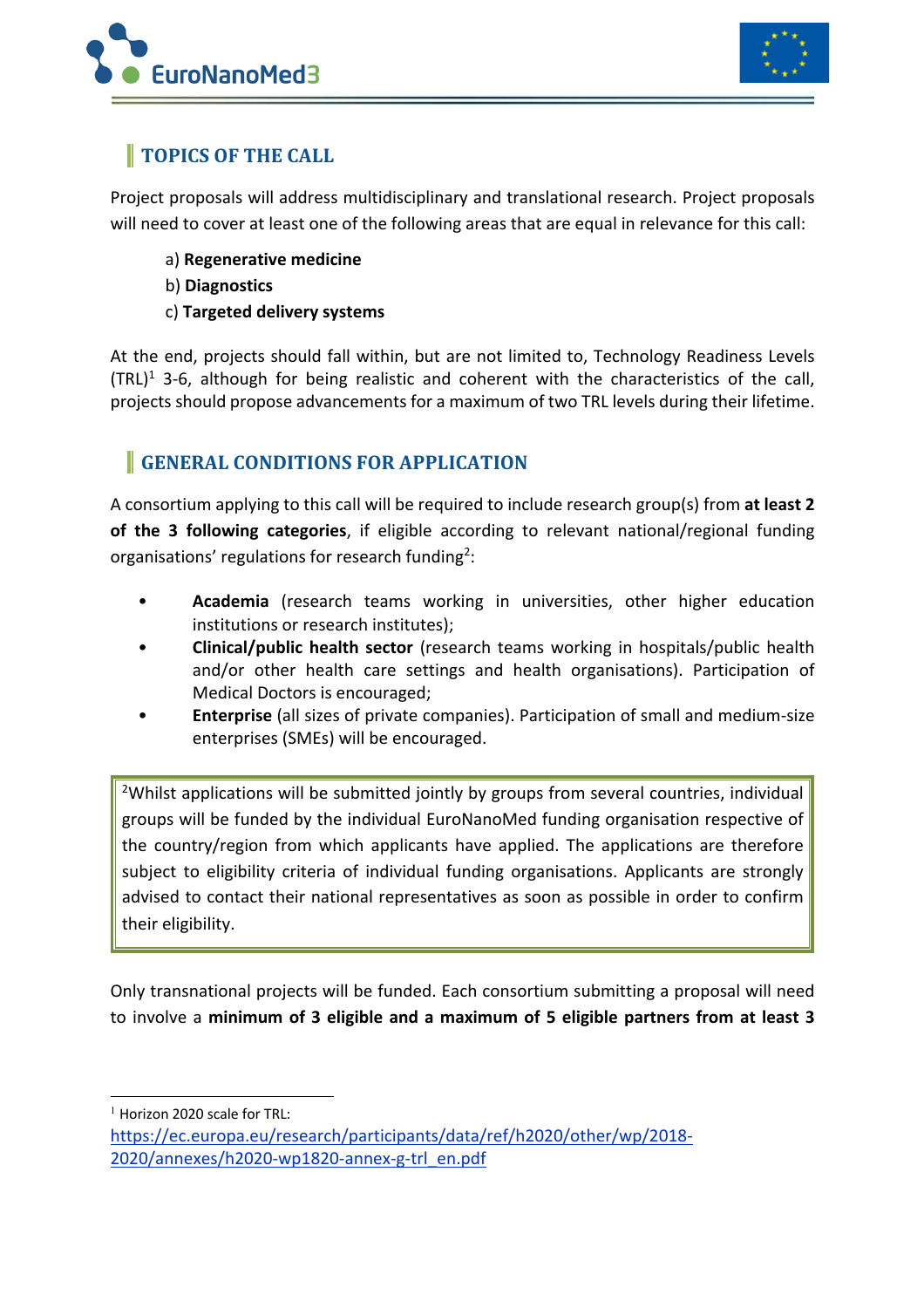



**different countries participating to the call** (see list below) though no more than 2 eligible partners from the same country participating in the call will be accepted in one consortium. Research groups not eligible to be funded (e.g. from non-funding countries or not fundable according to national/regional regulations of the participating funding organisation) may participate in transnational projects if they are able to secure their own funding. However, no more than one research group with own funding can be included in a consortium. The coordinator must be eligible to be funded by the participating funding organisations.

The maximum number of partners will possibly be increased from **5** to **7 (including eligible for funding and non-eligible for funding research groups)** if partners from these participating countries, whose scientific community has been under-represented in past EuroNanoMed calls: **Bulgaria, Czech Republic, Estonia, Latvia, Lithuania, Romania, Slovakia, Taiwan, and Turkey:**

| Number of partners<br>requesting funding<br>(eligible partners) | 4 | (only with at least<br>one underrepresented) | (only with at least<br>2 underrepresented) |
|-----------------------------------------------------------------|---|----------------------------------------------|--------------------------------------------|
| Possible number of<br>additional partners with<br>own funding   |   |                                              |                                            |

#### **POTENTIAL PARTICIPATING COUNTRIES AND REGIONS**

Belgium, Bulgaria, Canada (Quebec), Czech Republic, Estonia, France, Greece, Israel, Italy, Latvia, Lithuania, Norway, Poland, Romania, Slovakia, Spain, Taiwan and Turkey (see the contact list below).

Please note that funding from Norway will only be eligible to projects in the medical domain of cancer.

#### **Please Note**:

The information provided in this pre-announcement is indicative (not legally binding) and may be subject to changes. Additional funding organisations might join the call before the official publication.

Interested applicants are encouraged to initiate scientific contacts with potential project partners:

• Look at the **Nanomedicine Map** to find potential partners: http://www.etp-nanomedicine.eu/public/public/european-nanomedicine-map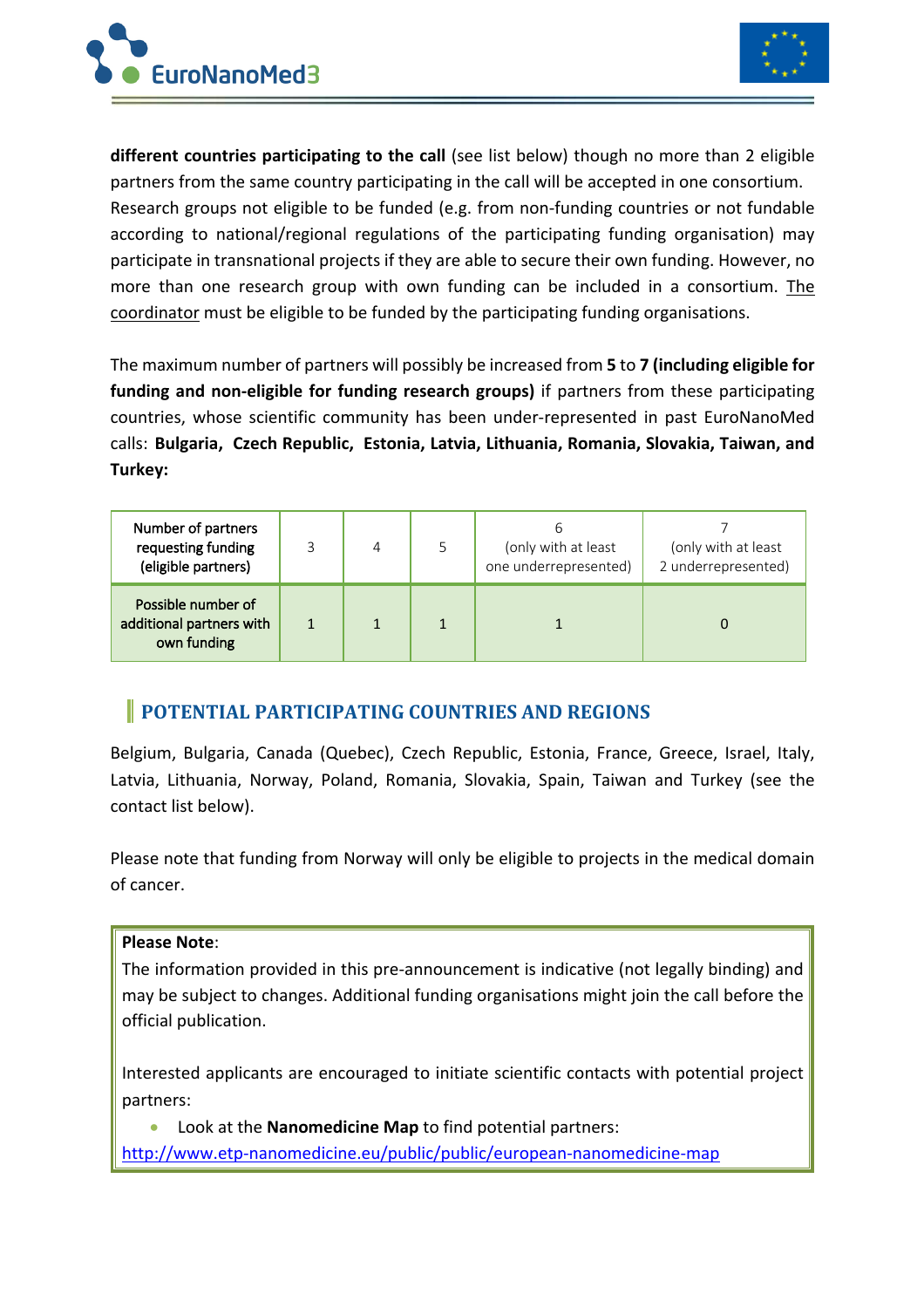



• Use the **EuroNanoMed partnering tool**: http://www.euronanomed.net/partner-search/list-of-searches-and-offers/

Final call information is expected to be published on the EuroNanoMed website by **mid-November 2019.** For more info please visit: http://www.euronanomed.net/